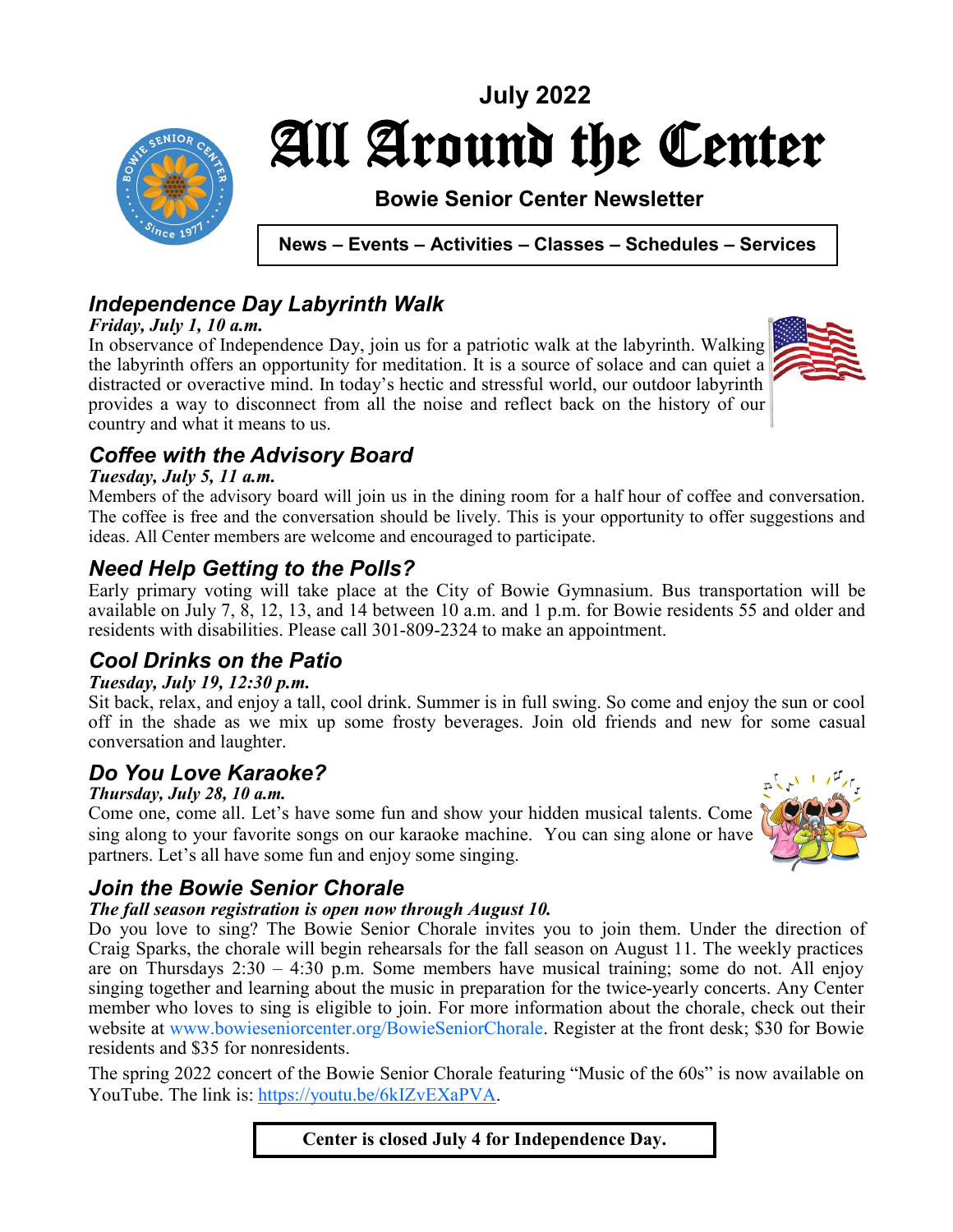### *Computer Club Meetings and Help Sessions*

The Bowie Seniors Computer Club meets every first and third Thursday of each month at 12:30 p.m. The first meeting of the month will be in person in Classroom 1 at the Center. The second meeting of the month will be via Zoom. Log-in information is provided in the meeting announcement. Email dahackenberg@verizon.net to be added to the announcement distribution list.

Knowledgeable Center volunteers hold weekly computer help sessions each Wednesday afternoon from 12:30 to 3 p.m. Members may bring in a computer, ask questions, or practice computer skills.



There will be no computer classes in July and August. The next class sessions will return in September.

### *Get Ready for a Fashion Show*

#### *Tuesday, September 20, 12:30 p.m.*

Here's your opportunity to walk the runway and shine. Explore your very own closet to find just the perfect outfit that you would like to model. Let's face it, over the past couple of years, many of us have not worn some of our favorite and special ensembles. Our social calendars took a hit due, in part, to the pandemic. We encourage you to 'Strut Your Stuff' with us for a lighthearted and delightful fashion show. Please sign up at the front desk by August 31. One of our staff will contact you for a description of your outfit and to share further details with you.

### *Center Day Trips*

**Trip Information –** Chartered bus trips depart from and return to the Kenhill Center, 2614 Kenhill Drive, Bowie. Please park in the side lot only. All other trips depart from and return to the Senior Center. For additional trip details, please see the trip board located in the Center's hall outside of the administrative offices. Enroll now.

| <b>July</b>      |                                                     |                                                                                |                                               |  |  |
|------------------|-----------------------------------------------------|--------------------------------------------------------------------------------|-----------------------------------------------|--|--|
| $14$ (Th)        | Saint Michaels<br>(Sold out)                        | Meet at Kenhill Center<br>(Shopping and lunch on your own. Lots of<br>walking) | 9 a.m. $-4$ p.m.<br>Res. \$31/NR \$36         |  |  |
| $26$ (Tu)        | Lighthouse Cruise<br>Registration closes July 18    | Meet at the Senior Center<br>(Includes box lunch.)                             | $10:30$ a.m. $-3$ p.m.<br>Res. \$78/NR \$83   |  |  |
| <b>August</b>    |                                                     |                                                                                |                                               |  |  |
| $11$ (Th)        | Suicide Bridge<br>Registration closes Aug.3         | Meet at Kenhill Center                                                         | 9:30 a.m. $-5:30$ p.m.<br>Res. \$120/NR \$125 |  |  |
| $26$ (Fr)        | DC Waterfront, SW<br>Washington (The Wharf)         | Meet at Kenhill Center<br>(Shopping and lunch on your own. Lots of<br>walking) | 9 a.m. $-3$ p.m.<br>Res. \$31/NR \$36         |  |  |
| <b>September</b> |                                                     |                                                                                |                                               |  |  |
| $1$ (TH)         | <b>Patuxent River Park</b><br>Jug Bay Natural Area  | Meet at Senior Center                                                          | $8:45$ a.m. $-2:30$ p.m.<br>Res. \$14/NR \$16 |  |  |
| $14$ (We)        | Ghost, the Musical<br>Toby's Dinner Theater         | (Sold out)<br>Meet at the Senior Center                                        | 9:45 a.m. $-3:45$ p.m.<br>Res. \$65/NR \$69   |  |  |
| October          |                                                     |                                                                                |                                               |  |  |
| $20$ (Th)        | Sunfest at Ocean City<br>Registration opens July 18 | Meet at Kenhill Center                                                         | $8:15$ a.m. $-5:30$ p.m.<br>Res. \$45/NR \$48 |  |  |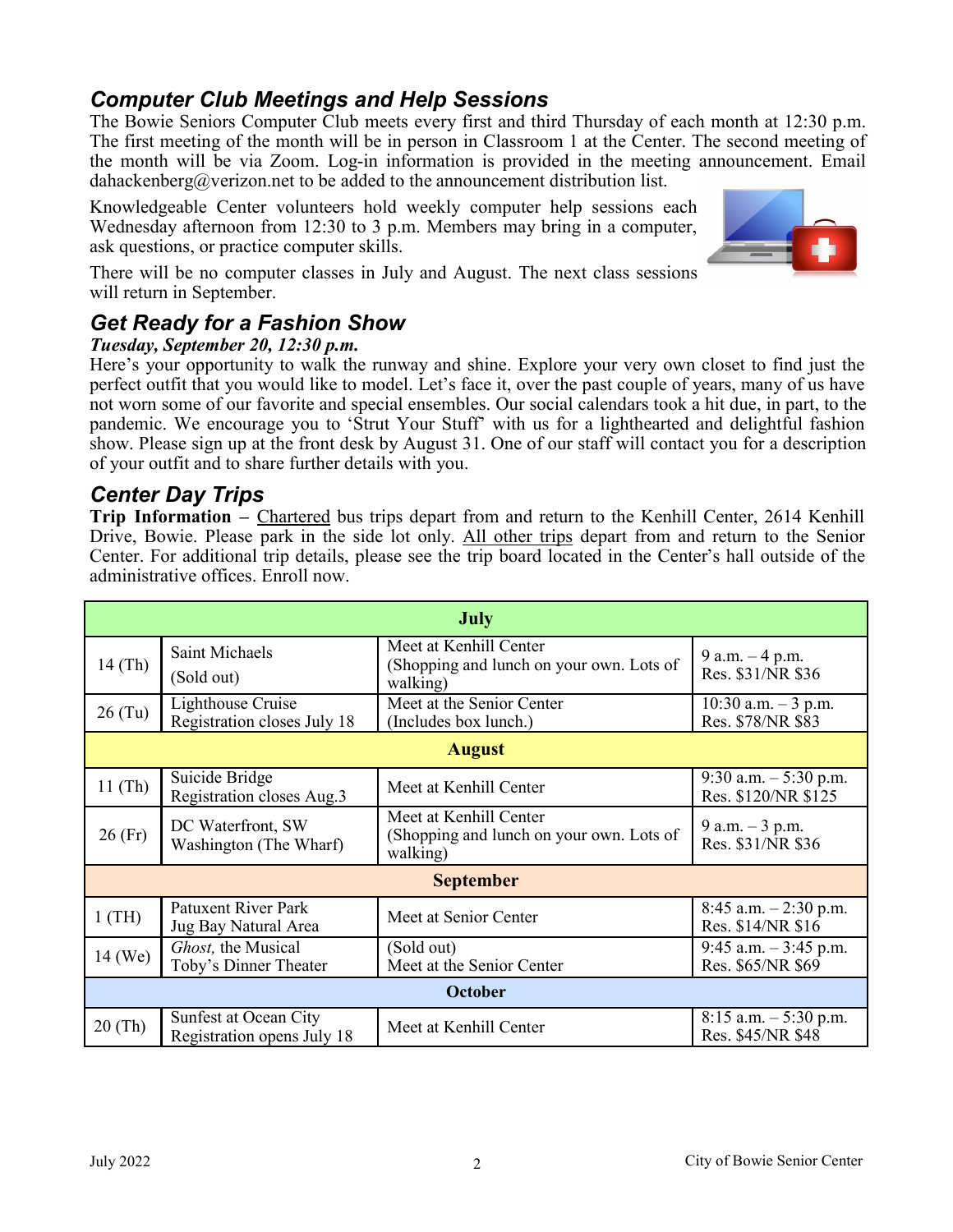The Center invites you to join a group or club with people who share your interests, or to play some of the many games offered. This is a great way to meet new friends.

| <b>Groups and Club Meetings</b> |                            |                     |  |
|---------------------------------|----------------------------|---------------------|--|
| Advisory Board                  | First Tuesday              | 10 a.m.             |  |
| Bonsai Club                     | Second Thursday            | $9:30$ a.m.         |  |
| <b>Bookworms</b>                | First Wednesday            | $10$ a.m.           |  |
| Computer Help Lab               | Wednesdays                 | $12:30 - 3$ p.m.    |  |
| Deaf Support                    | First Thursday             | $9:30$ a.m.         |  |
| Magic Club                      | First and third Wednesdays | $10$ a.m.           |  |
| <b>NARFE</b>                    | Third Thursday             | 10 a.m.             |  |
| Seniors Computer Club           | First and third Thursdays  | $12:30 - 2:15$ p.m. |  |
| Writers Group                   | Tuesdays                   | $9:30$ a.m.         |  |







| <b>Weekly Games</b>           |                                         |                                                                                |  |
|-------------------------------|-----------------------------------------|--------------------------------------------------------------------------------|--|
| <b>Bid Whist</b>              | Tuesday<br>Thursday                     | 10 a.m. $-$ 2 p.m.<br>9 a.m. - 12:30 p.m.                                      |  |
| Bridge<br>(sign up)           | Tuesday<br>Wednesday                    | $1 - 4$ p.m.<br>$12:30 - 3:30$ p.m.                                            |  |
| <b>Billiards</b>              | Daily                                   | Center hours                                                                   |  |
| Bingo                         | Thursday                                | $12:30$ p.m.                                                                   |  |
| Duplicate Bridge<br>(sign up) | Friday                                  | $12:30 - 4$ p.m.                                                               |  |
| Machiavelli                   | Monday                                  | $1$ p.m.                                                                       |  |
| Mahjong                       | Thursday                                | 1 p.m.                                                                         |  |
| Pinochle                      | Monday and Thursday                     | 12:30 p.m.                                                                     |  |
| Scrabble                      | Wednesday                               | $1 - 4$ p.m.                                                                   |  |
| Table Shuffleboard            | Daily                                   | Center hours                                                                   |  |
| Table Tennis                  | Monday<br>Tuesday<br>Thursday<br>Friday | $1 - 4:30$ p.m.<br>$3:30 - 4:30$ p.m.<br>$3 - 4:30$ p.m.<br>$3:30 - 4:30$ p.m. |  |

### *Come Play Bocce Ball*

The bocce ball court has been refreshed and is ready for use. The partially-shaded court will be available for play as long as the weather cooperates. If you'd like to bring some friends and play, just stop at the front desk, pick up the equipment, and head on out.



### *8-Ball Tournament Winner*

Every year the Center hosts a double elimination pool tournament for both 8-ball and 9-ball. This year's 8-ball champion is Orlando Mistichelli. This was Orlando's first entry into a tournament here and he took it all the way to the winner's bracket. Stay tuned for details on the upcoming fall 9-ball tournament.

### *Did you Lose Something?*

We find personal items that have been left behind almost every day. If you are missing something, you may want to stop by the front desk and look through the lost and found box. It just might be there.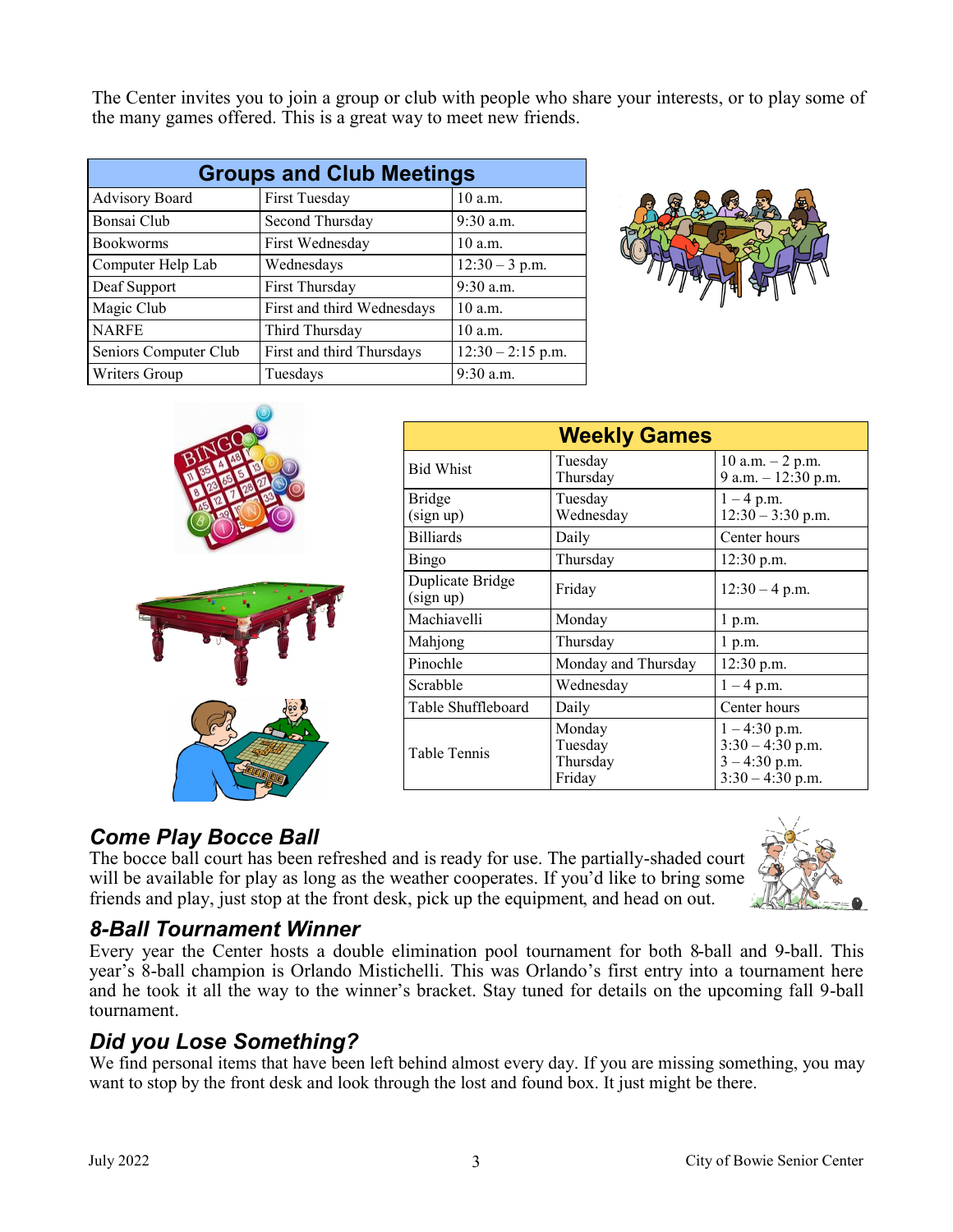### **July Activity Schedule**

| Mon.                                                                                                                                         | Tues.                                                                                                                             | Wed.                                                                                                                                                        | Thurs.                                                                                                                                              | Fri.                                                                                           |
|----------------------------------------------------------------------------------------------------------------------------------------------|-----------------------------------------------------------------------------------------------------------------------------------|-------------------------------------------------------------------------------------------------------------------------------------------------------------|-----------------------------------------------------------------------------------------------------------------------------------------------------|------------------------------------------------------------------------------------------------|
|                                                                                                                                              |                                                                                                                                   |                                                                                                                                                             |                                                                                                                                                     | 1<br>9:00 Walk Aerobics<br>10:00 Labyrinth Walk<br>12:30 Duplicate Bridge<br>3:30 Table Tennis |
| $\overline{\mathbf{4}}$                                                                                                                      | 5                                                                                                                                 | 6                                                                                                                                                           | 7                                                                                                                                                   | 8                                                                                              |
| Closed for<br>Independence Day                                                                                                               | 9:30 Writers Group<br>10:00 Advisory Board<br>10:00 Bid Whist<br>11:00 Coffee w/Adv.<br>Board<br>1:00 Bridge<br>3:30 Table Tennis | 9:00 Nature Walk<br>10:00 Bookworms<br>10:00 Magic Club<br>12:30 Bridge<br>12:30 Computer Help<br>1:00 Scrabble<br>1:00 Chair Fitness                       | 9:45 Chair-obics<br>10:00 Bid Whist<br>12:30 Computer Club<br>12:30 Bingo<br>12:30 Pinochle<br>1:00 Mahjong<br>3:00 Table Tennis                    | 9:00 Walk Aerobics<br>12:30 Duplicate Bridge<br>3:30 Table Tennis                              |
| 11                                                                                                                                           | 12                                                                                                                                | 13                                                                                                                                                          | 14                                                                                                                                                  | $\overline{15}$                                                                                |
| 10:00 Blood Pressure<br>12:30 Pinochle<br>12:30 Musical Monday 10:00 Bid Whist<br>1:00 Table Tennis<br>1:00 Machiavelli                      | 9:30 Writers Group<br>9:45 Chair-obics<br>1:00 Bridge<br>3:30 Table Tennis                                                        | 9:30 Fellowship<br>10:00 Tile Craft*<br>12:30 Bridge<br>12:30 Computer Help<br>$1:00$ Scrabble<br>1:00 Chair Fitness                                        | 9:30 Who Will Help<br>9:30 Bonsai Club<br>9:45 Chair-obics<br>10:00 Bid Whist<br>12:30 Pinochle<br>12:30 Bingo<br>1:00 Mahjong<br>3:00 Table Tennis | 9:00 Walk Aerobics<br>10:00 Labyrinth Walk<br>12:30 Duplicate Bridge<br>3:30 Table Tennis      |
| 18                                                                                                                                           | 19                                                                                                                                | $\overline{20}$                                                                                                                                             | 21                                                                                                                                                  | $\overline{22}$                                                                                |
| 10:00 Parkinson's<br><b>Support Group</b><br>12:30 Musical Monday 10:00 Bid Whist<br>12:30 Pinochle<br>1:00 Table Tennis<br>1:00 Machiavelli | 9:30 Writers Group<br>9:45 Chair-obics<br>11:00 Meet and Greet<br>12:30 Patio Drinks<br>1:00 Bridge<br>3:30 Table Tennis          | 10:00 Magic Club<br>10:00 Hearing Screening*<br>12:00 Birthday<br>Celebration<br>12:30 Bridge<br>12:30 Computer Help<br>1:00 Chair Fitness<br>1:00 Scrabble | 9:30 Self-Care*<br>9:45 Chair-obics<br>10:00 Bid Whist<br>12:30 Computer Club<br>12:30 Bingo<br>12:30 Pinochle<br>1:00 Mahjong<br>3:00 Table Tennis | 9:00 Walk Aerobics<br>12:30 Duplicate Bridge<br>3:30 Table Tennis                              |
| $\overline{25}$                                                                                                                              | 26                                                                                                                                | 27                                                                                                                                                          | 28                                                                                                                                                  | 29                                                                                             |
| 12:30 Musical Monday<br>12:30 Pinochle<br>1:00 Table Tennis<br>1:00 Machiavelli                                                              | 9:30 Writers Group<br>9:45 Chair-obics<br>10:00 Bid Whist<br>1:00 Bridge<br>3:30 Table Tennis                                     | 9:30 Fellowship<br>12:30 Bridge<br>12:30 Computer Help<br>1:00 Chair Fitness<br>1:00 Scrabble                                                               | 9:45 Chair-obics<br>10:00 Karaoke<br>10:00 Bid Whist<br>12:30 Bingo<br>12:30 Pinochle<br>1:00 Mahjong<br>3:00 Table Tennis                          | 9:00 Walk Aerobics<br>12:30 Duplicate Bridge<br>3:30 Table Tennis                              |

#### **Schedule Notes:**

- An asterisk (\*) after the title indicates that a reservation is required.
- There is no fee or tuition unless noted in the event description and by "\$" above.
- Programs are subject to change. Call the Center at 301-809-2300 for confirmation.

### *Enjoy Outside Activities at the Center*

This is a great time of year to enjoy the Center. Have you experienced the peace and tranquility of walking the labyrinth, enjoyed a rousing game of bocce ball or horseshoes, sat at the gazebo or on the back patio surrounded by flower gardens, taken a nature walk to learn about native plantings, or explored the beautiful butterfly waystation garden? It won't be long until the garden will be teaming with activity—bees, hummingbirds, and, most importantly, monarch butterflies. Spend some time outdoors and watch the *gift* of nature during the busiest time of the year.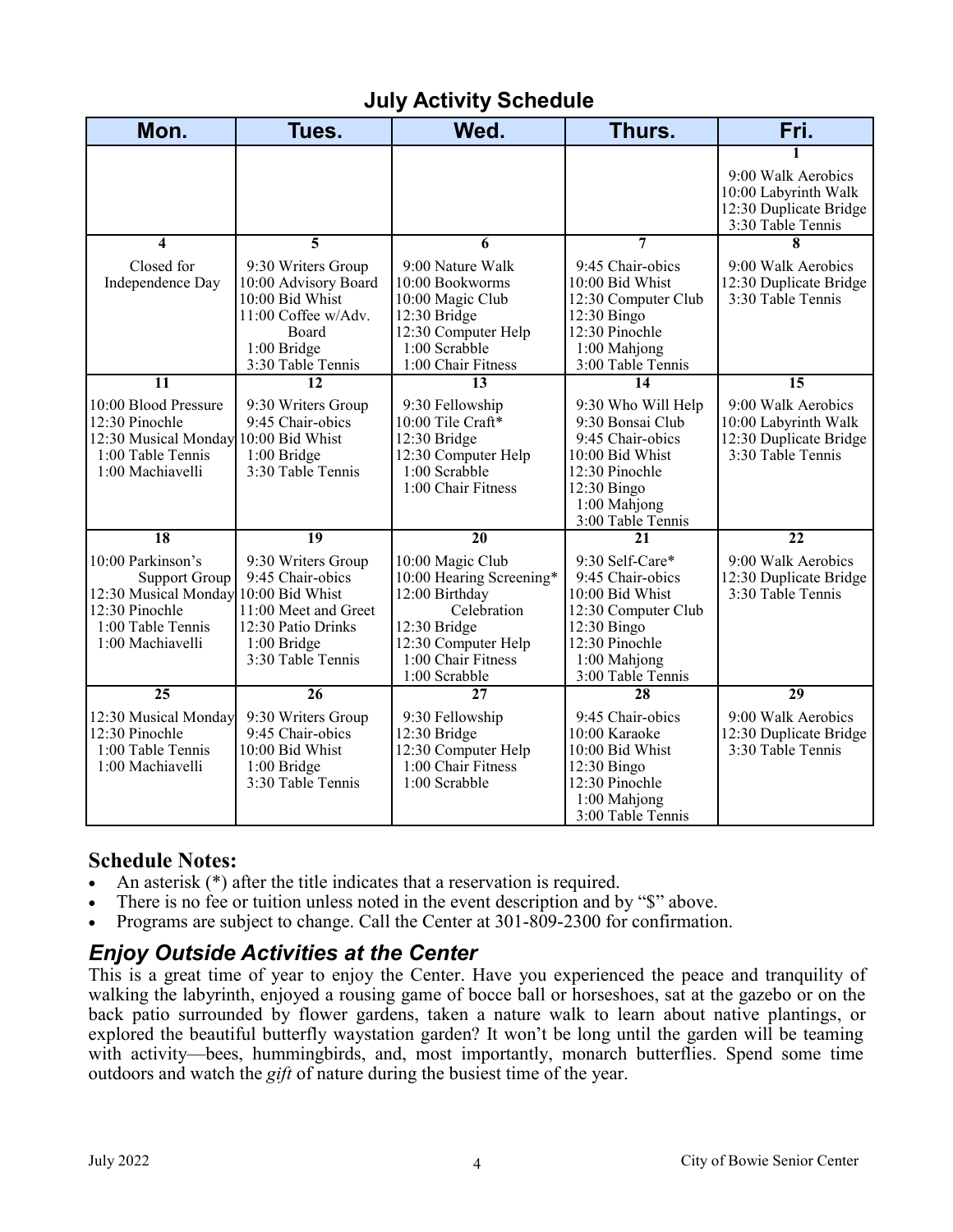### *Nature Walk*

#### *Wednesday, July 6, 9 a.m. (weather permitting)*

Join volunteer Cecelia Reddy and other nature lovers for a walk around the Center grounds. Enjoy nature in full bloom. The group will meet in the lobby.



#### *Wednesday, July 6, 10 – 11 a.m.*

The book for July is *The Last Thing He Told Me* by Laura Dave. The book for August is *On Tyranny*  by Timothy Snyder.

#### *Tile Craft*

#### *Wednesday, July 13, 10 a.m.*

Let your creative juices flow when you join Mary to learn how easy it is to make colorful ceramic tile coasters. Use them yourself or give them as a gift. No artistic abilities are required. All supplies are provided. There is no fee but registration is required.

#### *New Members Meet and Greet*

#### *Tuesday, July 19, 11 a.m.*

Are you a new Center member and still feel like you are settling in with us? Would you like to get better acquainted with other members? Join us for some cookies and punch and make new friends. Staff and volunteers will be available to answer any questions about the wonderful opportunities the Center has to offer.

#### *Musical Mondays*

#### *Mondays, 12:30 – 1:30 p.m.*

Join us on Mondays to listen and dance to the tunes by DJ Robert Downs. Robert is a volunteer here at the Center and likes to see people get up and move to the tunes from throughout the decades.

#### *Creative Corner*

Be on the lookout for our Creative Corner in the dining room. Throughout the week we hope to inspire your mental, physical, and creative juices. We will have a variety of activities such as corn hole, adult coloring, writing, and educational worksheets designed to help keep your mind sharp.

#### *SAGE – Continuing Education Program*

The Center partners with the Prince George's Community College SAGE (Seasoned Adults Growing Educationally) program to offer three semesters of in-person and Zoom classes throughout the year. The vast selection of classes includes art, history, dance, music, language, literature, self-awareness, writing, finance, exercise, stained glass, jewelry making, and more. The summer semester began the week of June 13. Registration for the fall classes will begin in September for classes starting in October.

| <b>In-Person Summer SAGE Class Schedule</b> |                        |                     |                    |                    |                 |  |
|---------------------------------------------|------------------------|---------------------|--------------------|--------------------|-----------------|--|
| Mon.                                        | Tues.                  | Wed.                | Thur.              | Fri.               | Sat.            |  |
| 9:00 Int. Piano                             | 9:00 Mixed Media       | 9:00 Stained Glass  | 9:00 Ceramics I    | $9:30$ Beg.        | 8:30 Adv. Yoga  |  |
| 9:00 Zumba Gold                             | 9:00 Ceramics I        | 9:30 Painting       | 9:30 Beg. Guitar   | Drawing            | 10:20 Beg. Yoga |  |
| $10:00$ Int. ASL                            | $10:00$ Current Issues | 9:30 Int. Guitar    | $10:00$ Adv. Color | 10:00 Beg. Jewelry |                 |  |
| 10:30 Tai Chi                               | 11:00 Ceramics II      | $10:00$ Yoga        | Theory             | 10:30 Tai Chi      |                 |  |
| 11:00 Adv. Piano                            | $12:30$ Printmaking    | 11:00 Stained Glass | 10:00 Beg. ASL     | 1:30 Chinese       |                 |  |
| 12:30 Stained Glass                         | $12:30$ Amer. Hist.    | 1:30 Tai Chi        | 11:00 Ceramics II  | Exercise           |                 |  |
| $1:00$ Int./Adv.                            | $1:00$ Line Dancing    |                     | $12:15$ Pilates    |                    |                 |  |
| Drawing                                     |                        |                     |                    |                    |                 |  |
| $1:00$ Tap Dance                            |                        |                     |                    |                    |                 |  |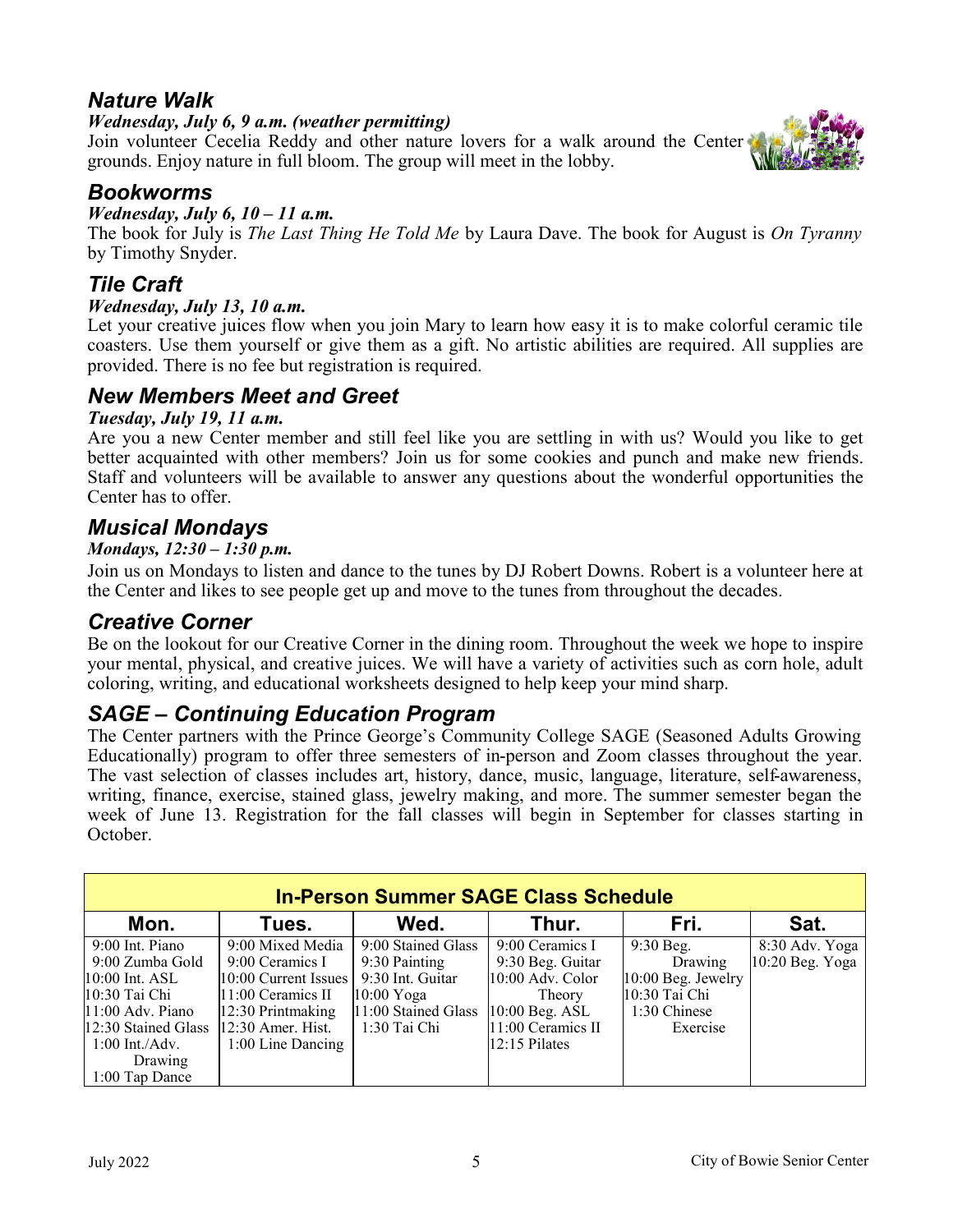## *Information and Services*

### *Information & Referral Services*

*Monday through Friday, 9 a.m. – 2:30 p.m.* 

The Center offers assistance to seniors in the community by providing information and referrals in areas such as health care, finance, family issues, housing options, and many others. Come to the Center or call 301-809-2377 for an appointment. Printed resources are also available.



### *Better-Day-Live Chats*

#### *Who Will Help?*

#### *Thursday, July 14, 9:30 a.m.*

The day may come when you will reach out for help and there is no one there. Let us increase awareness of safety and what is needed as you age in place.

Your voice is being heard – just ask that question. Join with professionals in a caring conversation the results of which may give you the help you need. Quality of life comes with services with solutions.

#### *Self-Care*

#### *Thursday, July 21, 9:30 a.m.*

Is there something missing in your life? It just might be neglect of yourself. This session will empower you to make yourself a priority – right at the top of your to-do list. Carving out moments during your day to focus on what you love about life, let go of guilt, and give positive thinking and acts of selfcompassion precedence. Your busy life becomes easier to manage when self-care is a priority. You will recharge more quickly and, more importantly, protect your physical, mental and emotional health.

The facilitator will be Gloria Gaddy, Information and Referral Specialist. Sign up is required at the front desk as space is limited.

### *Bowie Senior Center Amenities and Opportunities*

#### *Check them out!*

The Center offers many leisure activities for you to experience and enjoy. Sports activities include bocce ball, horseshoes, table shuffleboard, and pool/billiards. Also available for your use and enjoyment are an outdoor walking path, labyrinth, a well-equipped fitness room, library, public access computers, and much more. There are a number of special interest clubs and groups in addition to the extensive variety of classes, programs, events, and services. There is something here for everyone.

For more information about the Center, please visit www.cityofbowie.org/seniorcenter. There is a new video about the Center for information and your viewing enjoyment.

#### *Transportation Services*

The city offers curb-to-curb transportation for Bowie seniors Monday through Friday. Transportation for medical appointments, shopping, Center activities, and other trips is available on a priority basis for seniors and adults with disabilities. These services are available only within city limits. The fare is \$1 each way. All riders must wear a mask. Appointments are required for all transportation services. When making an appointment, please let the staff know if a lift-equipped bus is needed.



Please call 301-809-2324 to set up an appointment at least 24 hours in advance.

Shuttle transportation will be available for grocery shopping on Mondays, Tuesdays, and Thursdays. Riders will be picked up and returned to their homes after shopping. The Center offers shopping shuttle transportation on Tuesdays to stores in Bowie, departing from and returning to the Center.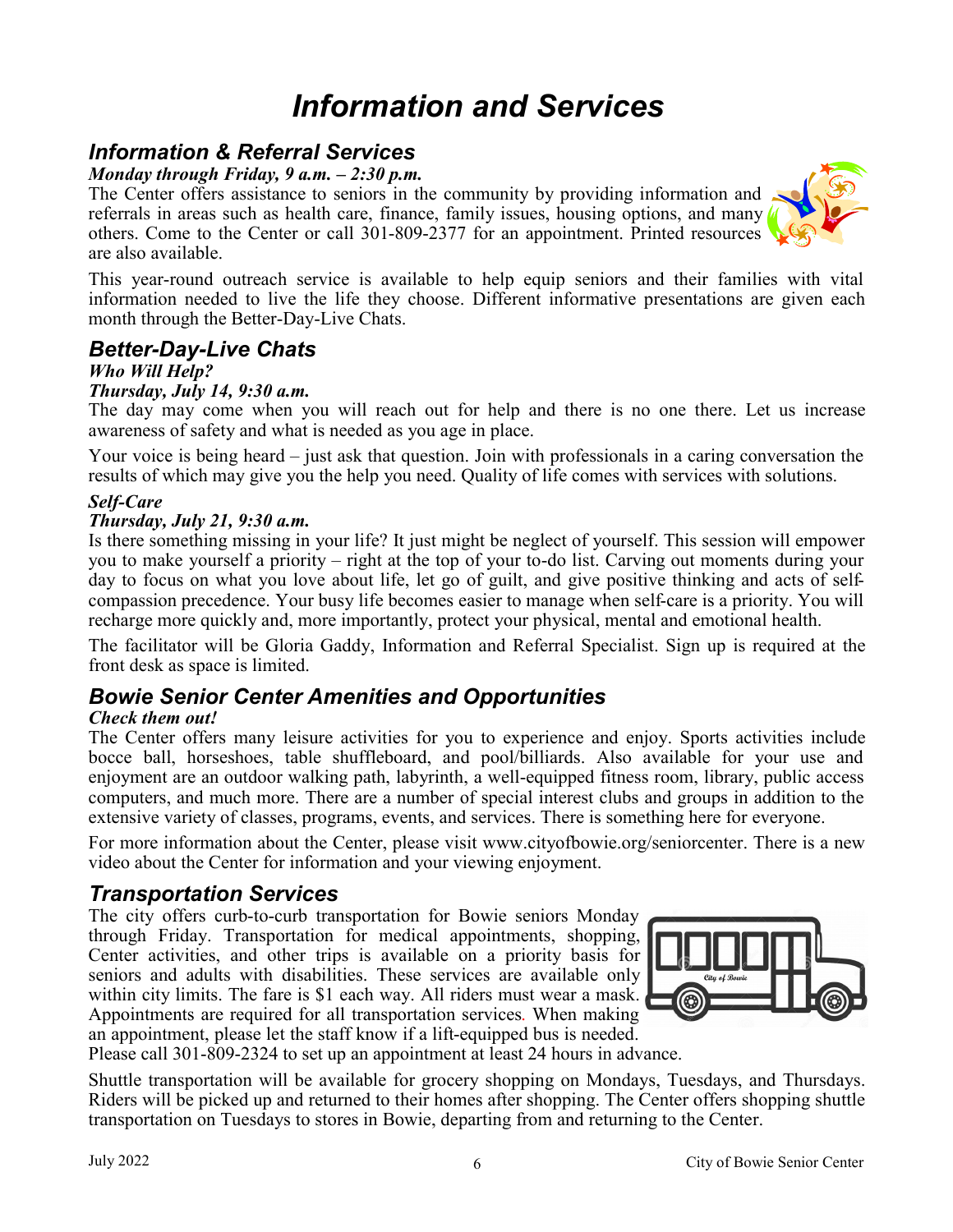### *Walk Aerobics*

#### *Fridays, 9 a.m.*

After two years, Walk Aerobics, a group exercise class, is returning. This popular class mixes low-impact aerobics with stretching and some light resistance band training. Whether you're looking to get your heart rate pumping or meet new friends, this class has it all. Space is limited for this drop-in program.

### *Blood Pressure Check*

*Monday, July 11, 10 – 11:30 a.m.* A volunteer will check your blood pressure.

### *Parkinson's Support Group*

*Monday, July 18, 10 – 11:30 a.m.*

Note: Support Group meetings will resume face-to-face at the Center starting this month.

#### *Hearing Screening*

#### *Wednesday, July 20, 10 – 11:15 a.m.*

For a screening by a hearing specialist, please schedule an appointment at the front desk or call 301-809-2300.

#### *Caregiver Support*

#### *Every fourth Thursday, 6 p.m. (Virtual)*

Please contact Ann Craynon at ann@acElderCareSolutions.com to be added to the meeting.

#### *Support and Fellowship*

#### *Second and fourth Wednesdays, 9:30 – 10:30 a.m.*

As we continue to navigate this journey of life, it is often helpful to have a time and place to come together to support one another. Center member, Carolyn Smith, will facilitate a bi-monthly support group. Participants will gather for a time of sharing, enjoying music, and a time to reflect silently.

### *The Advisory Board Needs You*

Applications are being accepted to serve on the Center's Advisory Board. Established in June 2000, the board advises and assists the Center's manager in the promotion of the principles, policies, and procedures, as well as the provision of services to the seniors in our community. The board consists of nine individuals who are Bowie residents and members of the Center for at least six months. Board members are appointed to serve for three years beginning in September. If you are interested, please pick up an application and a copy of the bylaws at the front desk. The deadline to submit applications is Friday, July 29. Selections will be made in August.

#### *Activity Packets*

A new activity packet with puzzles, activities, crafts, and more is available each month to keep your brain engaged and your spirit joyful. Please stop by the Center to pick up a packet.



**Red Cross Community Blood Drive** Saturday, July 16 and August 13, 8:30 a.m. – 12:30 p.m. Please call 1-800-733-2767 or visit redcrossblood.org to make an appointment.